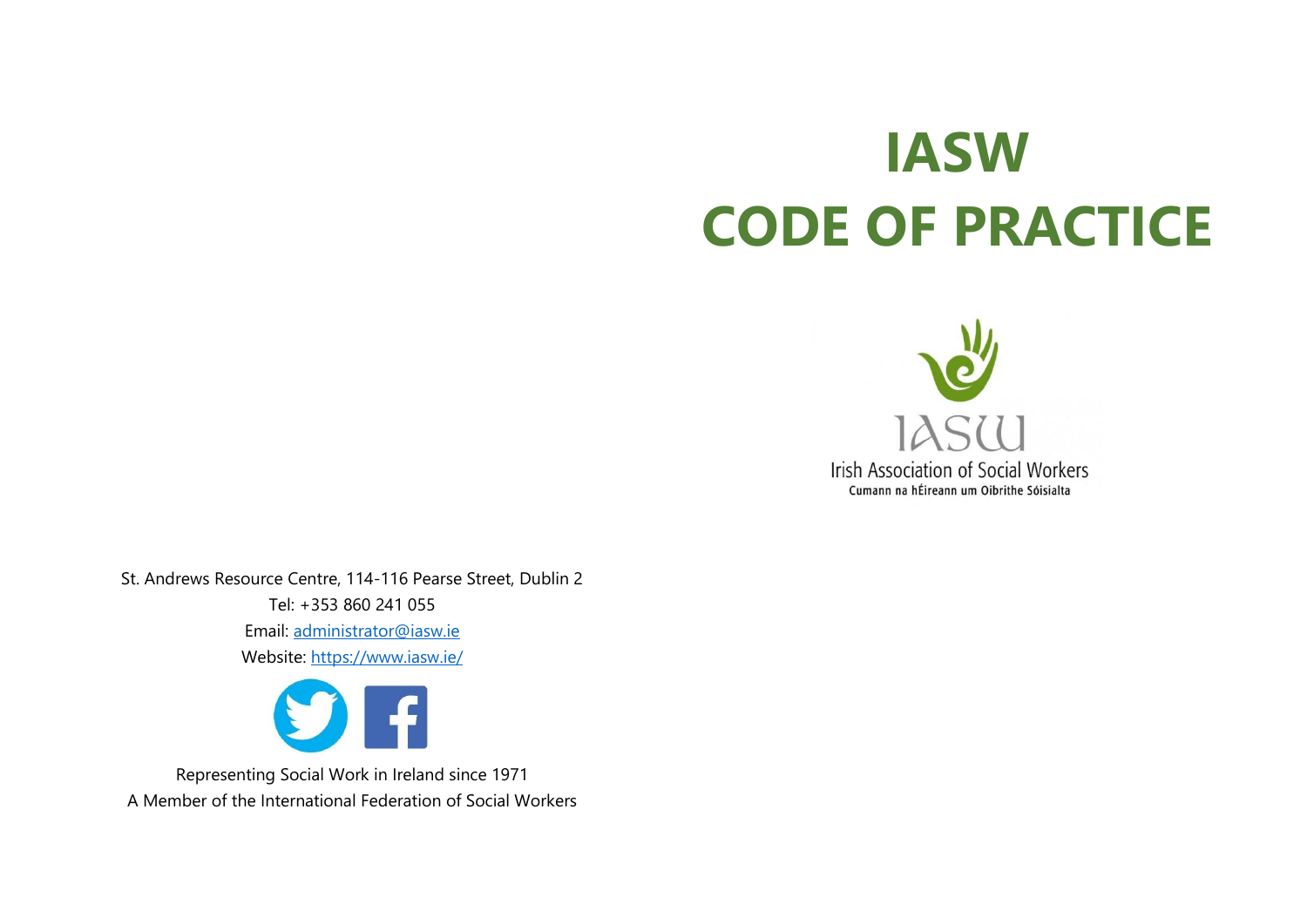#### **Contents**

## **Preamble**

In our Code of Ethics, the IASW aims to provide members with the principles upon which their social work practice should be based. On joining the Association, members agree to comply with the Code of Ethics.

As it can be difficult in some circumstances to see how these principles can be applied in the workplace, the IASW has developed this Code of Practice for members, which is the practical application of the Code to Ethics to members' professional working lives. This is a recommended standard of practice only.

The IASW can refuse membership to anyone who is proven to have failed to meet these standards but does not have the authority to remove a social worker from their workplace as the IASW is not a regulatory body. However, members and indeed all social workers are bound by the terms of their employment contract and their conduct can be open to scrutiny by a court of law.

The IASW recommends the following standards to its members.

Copies of this document are downloadable at: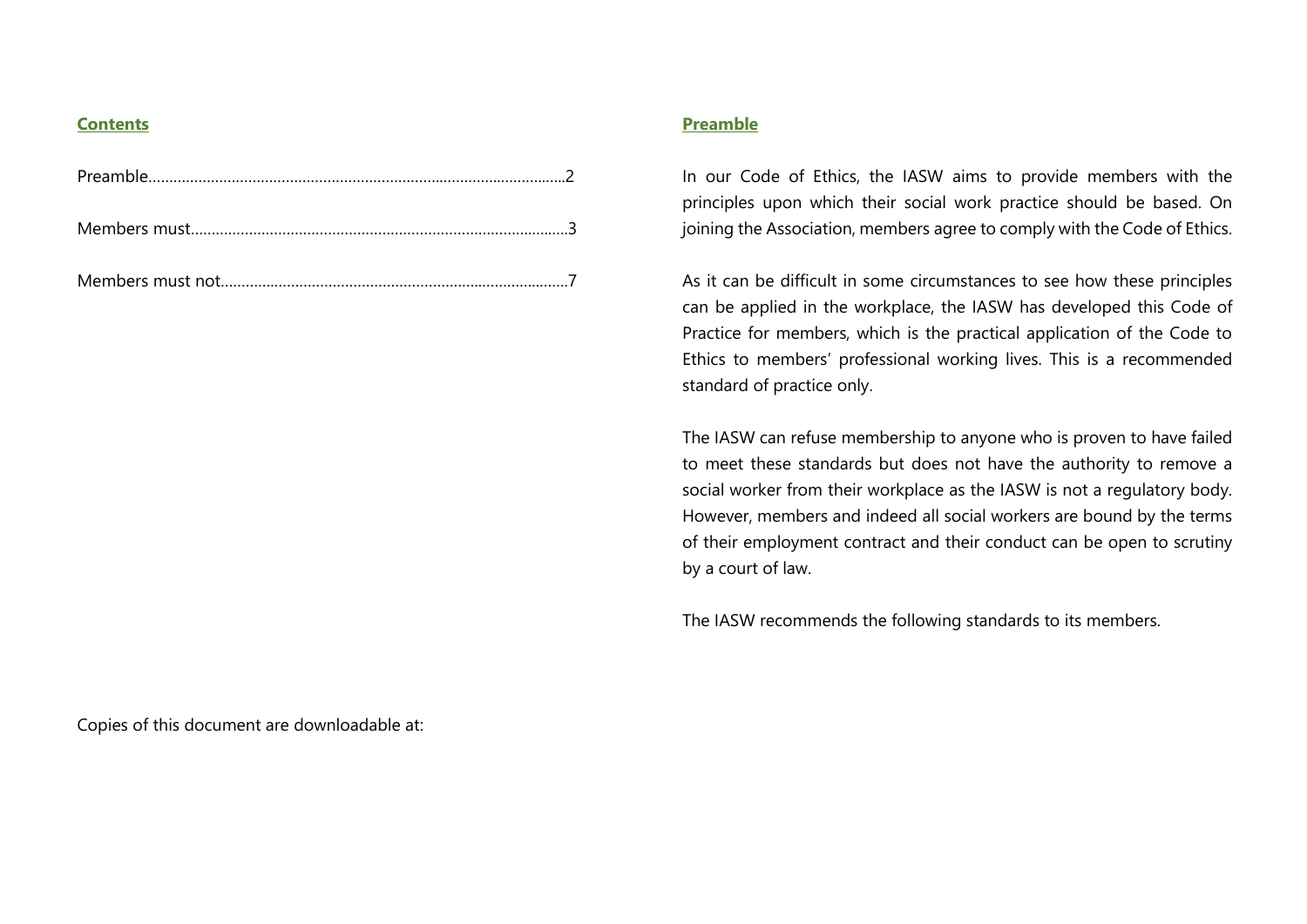### **Members must:**

- **1.** Treat people who use social work services and colleagues with dignity and respect.
- **2.** Protect and promote the human rights of those who use social work services to while balancing their rights with those of others.
- **3.** Act at all times with regard to the will and preference of those who use social work services to:
	- **a.** take into account the beliefs and values of those who use social work services;
	- **b.** consult with the views of others with a bona fide interest in the welfare of those who use social work services;
	- **c.** ensure that Social Work evaluation of these aspects recognises that factors such as social status, economic power, duress, coercion manipulation, strong emotions and relatedness to others can enhance or diminish peoples' choices.
- **4.** Respect the wishes and decisions, where appropriate, of people who use social work services, recognising that at times these

decisions could lead people into conflict with the law or other difficulties.

- **5.** Carry out their work to the best of their ability.
- **6.** Have a commitment to reflective practice and to the development of skills to make sense and meaning of what they do on an ongoing basis.
- **7.** Be accountable for their practice and have a commitment to ongoing personal and professional development by taking responsibility for maintaining and improving their knowledge and skills (as per CORU Guidelines).
- **8.** Ensure confidentiality in all aspects of their work, except when to do so would put those who use social work services or others at serious risk or where the law requires disclosure.
- **9.** Use social media in a responsible way adopting the same professional standards expected in other forms of communication with service users and others (See CORU 2019).
- **10.** Respect diversity and difference.
- **11.** Act in an honest and trustworthy fashion in their work.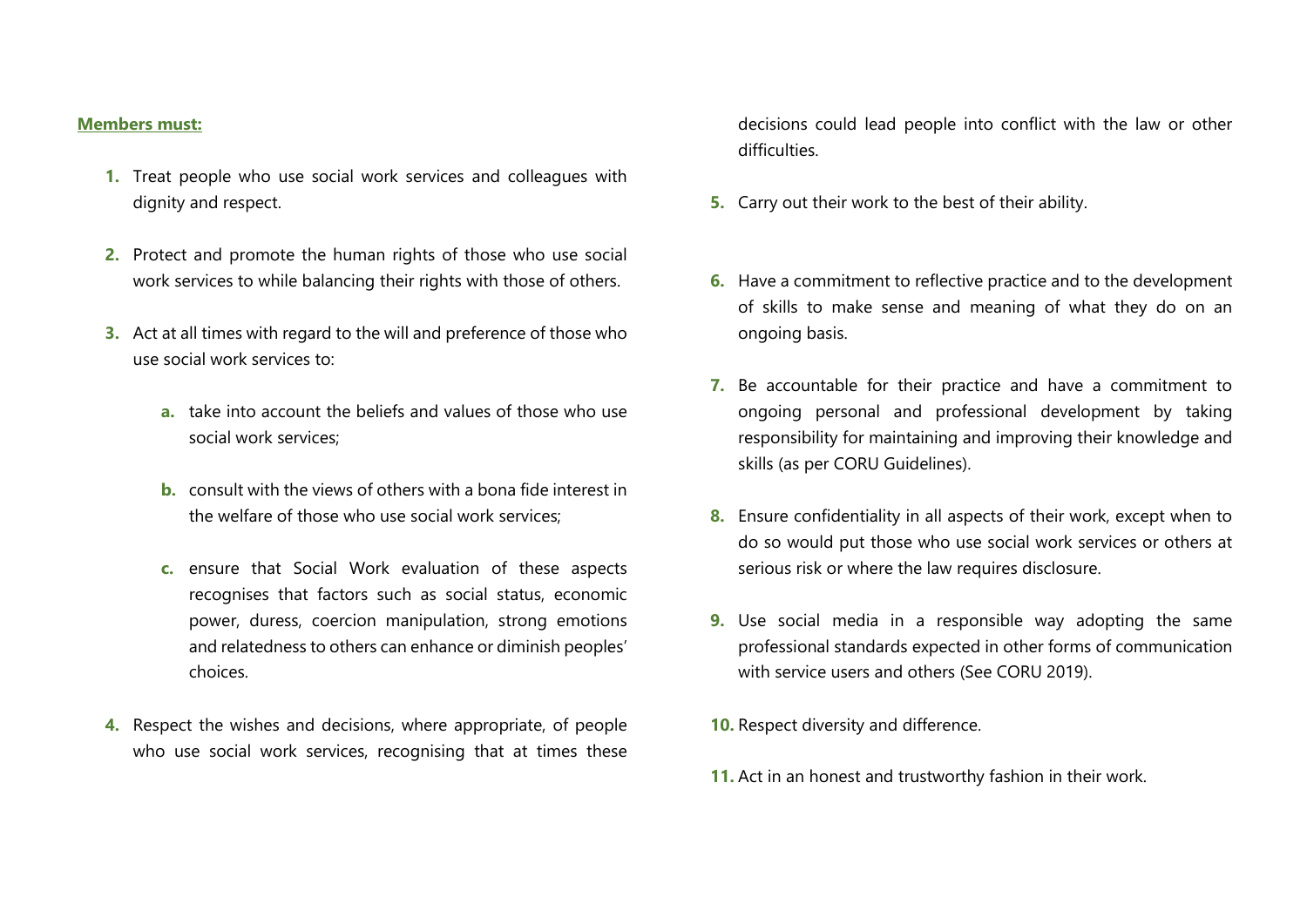- **12.** Support people who use social work services to obtain as much information as possible about matters relating to them including access to their social work records.
- **13.** Support people who use social work services to make complaints if and when appropriate.
- **14.** Explain decisions as far as possible to those who use social work services except in situations where to give information would put someone in danger;
- **15.** Declare conflicts of interest.
- **16.** Be accountable for their practice and take responsibility for maintaining and improving their knowledge and skills (as per IASW Code of Ethics and CORU Guidelines).
- **17.** Take note of workplace policies and procedures both in terms of how they might affect themselves but also how they affect those who use social work services.
- **18.** Make themselves aware of relevant workplace policies and procedures including:
	- **a.** obligations under health and safety legislation; Data protection and GDPR; the acceptance of gifts and money

from service users and others; safeguarding of children and adults who are vulnerable; etc;

- **b.** the legal, social, and economic and policy framework, both national and international, relevant to social work practice.
- **19.** Provide support and supervision to students on placement with them and ensure that social work students are aware of the Code of Ethics and Code of Practice of the IASW.
- **20.** Report colleagues whose practice may be abusive, discriminatory, or unsafe to their employer and if appropriate to the relevant professional body.
- **21.** Report organisational/institutional abuse or service failure to the appropriate agency.
- **22.** Uphold and advance the values and knowledge of the profession.
- **23.** Act to prevent the unauthorised and unqualified practice of social work.
- **24.** Adhere to the CORU Social Workers Registration Board Code of Professional Conduct and Ethics.